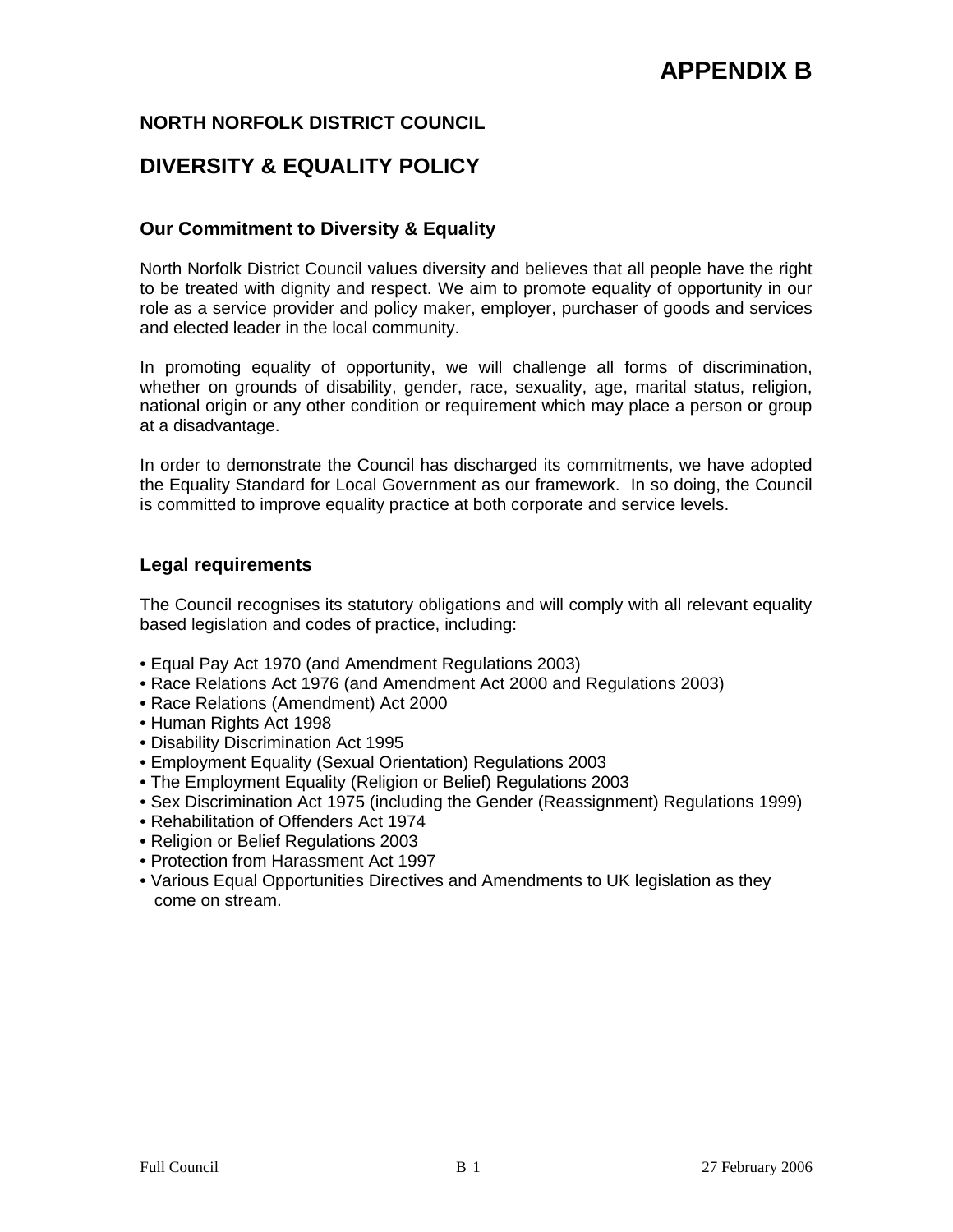## **Specific Diversity & Equality Aims**

#### **As a provider of services we will:**

- Continuously improve services to ensure that they are accessible and provided fairly to everyone in our community.
- Take action to identify groups in North Norfolk whose needs and requirements in accessing our services are less well met by Council services than other groups, through needs/requirements and impact assessments.
- **Integrate equality considerations into everything we do, through the development of** service specific equality action plans and targets.
- Monitor the effectiveness of our services in promoting equality of opportunity and address any particular obstacles or difficulties identified.
- Ensure that our complaints procedure is accessible to all service users, and that complaints about unfairness and discrimination are treated in a way that does not promote fear of victimisation and/or recrimination.

#### **As an employer, we will:**

- Ensure that no employee or job applicant receives less favourable treatment than another on the grounds of disability, gender, race, sexuality, age, marital status, religion and national origin.
- Ensure that advertising and recruitment processes are accessible to all sections of society, as part of our commitment to developing a workforce that reflects the community we serve.
- Ensure that objective job-related criteria apply to all of our employment policies and practices to ensure they are fair. Appointments and promotions to Council posts will be based on merit, qualification and experience.
- Create and maintain a workplace where all employees are treated with dignity and respect, and where the need to achieve a balance between work and personal/home responsibilities is recognised
- **In recruitment of employees, seek to eliminate any assumptions, preferences or** judgements that do not relate to the potential abilities of individuals to perform the required job. This principle will apply to every stage of the recruitment process.
- Ensure equality of opportunity for promotion and advancement. A vital element in this is ensuring equal access to training.
- Ensure that all employees understand and receive training as appropriate to promote and encourage equal opportunities.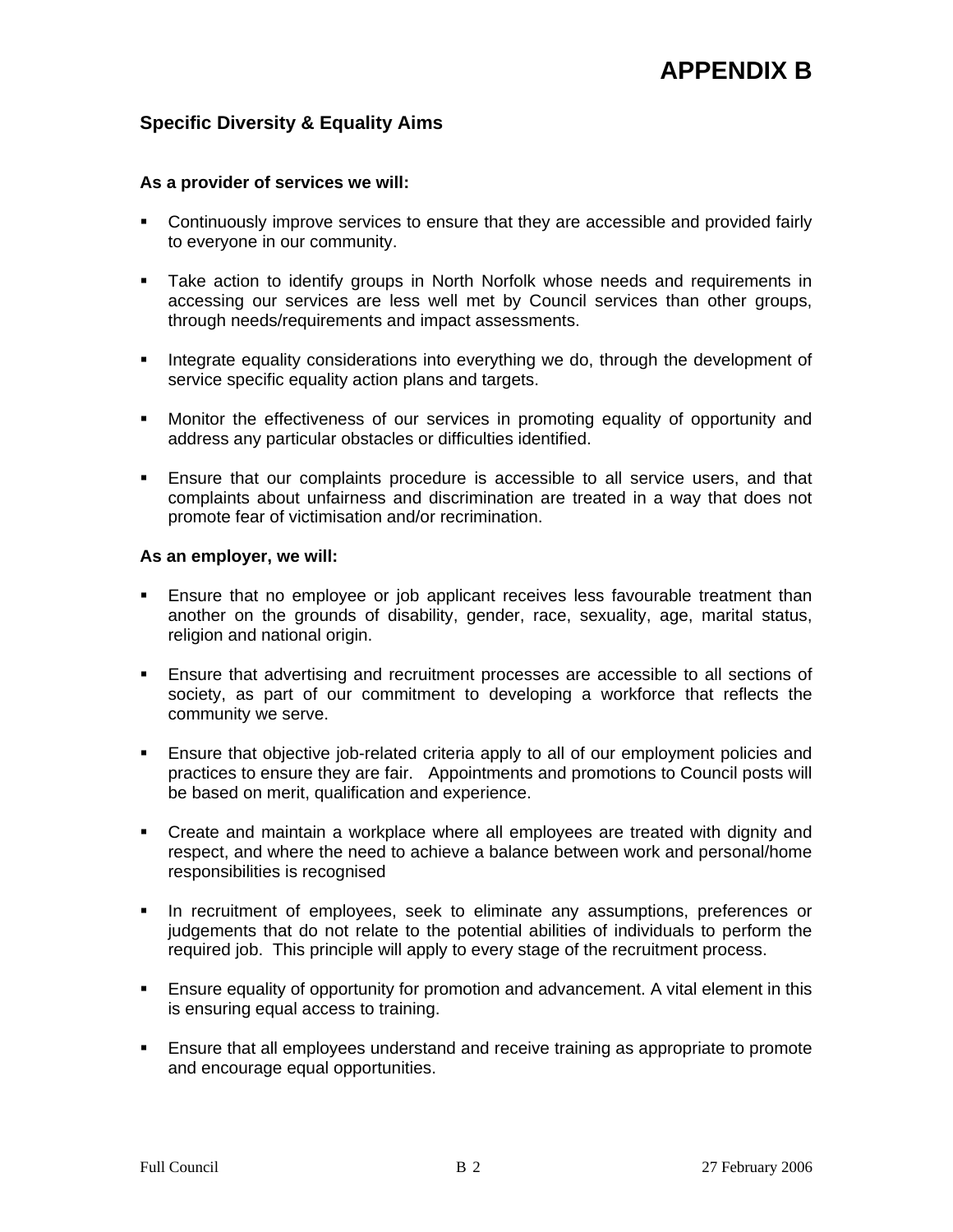Monitor recruitment, promotion and training opportunities and take up, staff absence, harassment, pay, grievances and exit from employment.

#### **As a purchaser of goods and services we will:**

 Communicate our Diversity & Equality Policy to contractors delivering services on our behalf, and include equality factors in the awarding and monitoring of contracts.

#### **As an elected leader in the community we will:**

- **Promote good relations within the community and seek to eliminate discrimination,** harassment and abuse of any group or individual.
- Raise awareness and promote the Council's equality commitments among staff, members, partner agencies and the wider community.
- Develop robust methods to ensure that consultation exercises carried out by the Council are systematic and accessible to all groups within our community.

#### **Implementing the Diversity & Equality Policy**

To support the implementation of this Policy, the Council will:

- Develop a detailed Corporate Equality Plan (CEP), which translates commitments into specific actions for all services, with targets and timescales for moving through the five levels of the Equality Standard for Local Government. The CEP will also include procedures for self-assessment, audit and scrutiny using national and local performance indicators.
- Undertake community and workforce profiling and monitor service usage.
- Monitor progress and revise targets in all areas of action reporting on a regular basis to elected members and senior management.
- Deliver and keep under regular review the Council's statutory Race Equality Scheme, Disability Equality Scheme and other equality related strategies and plans.
- Allocate specific resources to improve equality practice as appropriate.